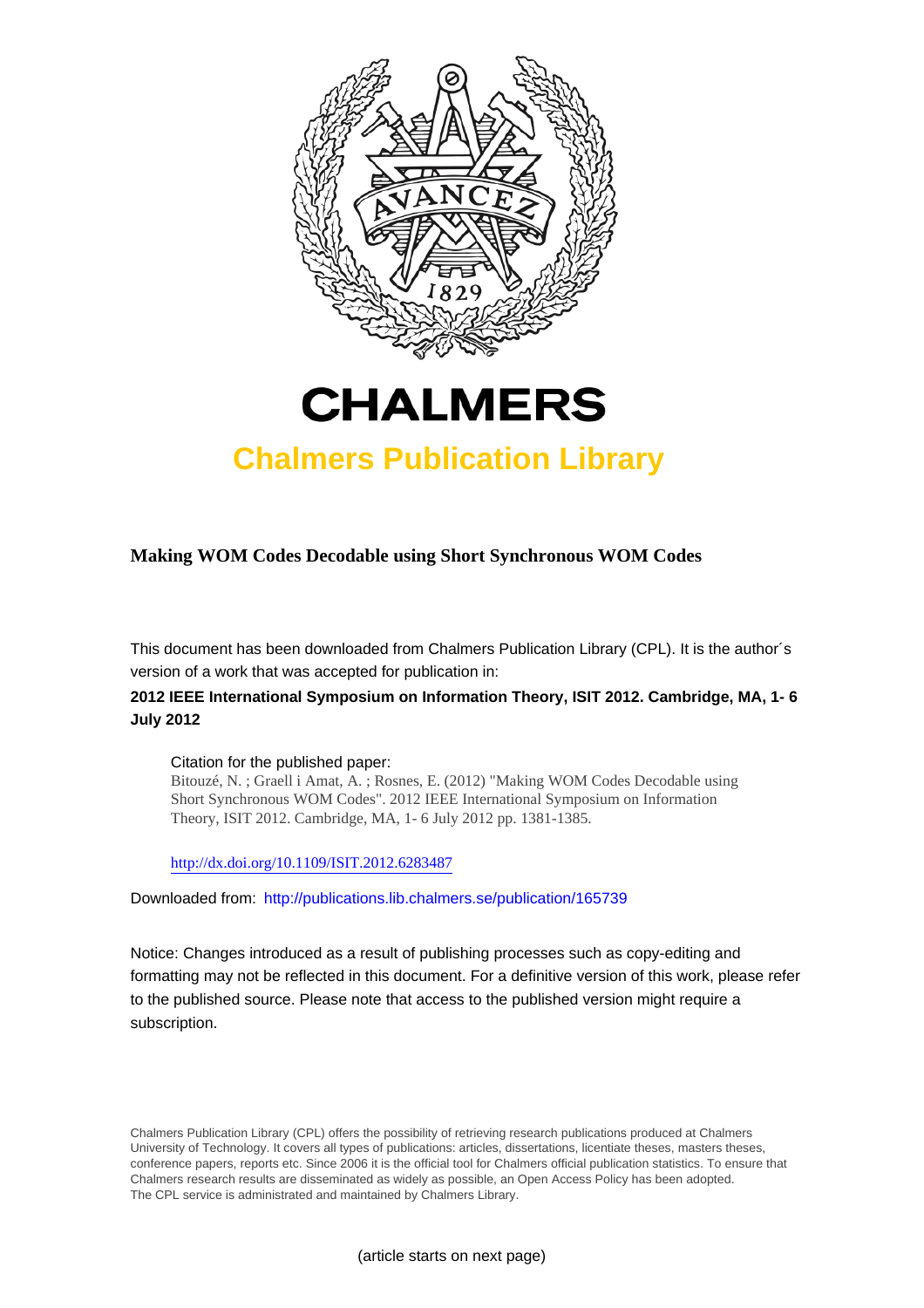# Making WOM Codes Decodable Using Short Synchronous WOM Codes

Nicolas Bitouzé<sup>†</sup>, Alexandre Graell i Amat<sup>‡</sup>, and Eirik Rosnes<sup>§</sup>

†Department of Electronics, Telecom Bretagne, Brest, France

‡Department of Signals and Systems, Chalmers University of Technology, SE-412 96 Gothenburg, Sweden

§Department of Informatics, University of Bergen, N-5020 Bergen, Norway

*nicolas.bitouze@telecom-bretagne.eu, alexandre.graell@chalmers.se, eirik@ii.uib.no*

*Abstract***—While some write once memory (WOM) codes are inherently decodable, others require the added knowledge of the current generation in order to successfully decode the state of the memory. If there is no limit on the code length,** n**, a binary non-decodable** t**-write WOM code can be made decodable at an insignificant cost in terms of code rate by adding**  $t - 1$  **cells to store the current generation after replicating the code enough** times for the  $t - 1$  cells to be of negligible weight. This justifies the research on non-decodable WOM codes. However, if  $n$  is **bounded, the** t − 1 **additional cells may introduce a significant loss in terms of code rate. In this paper, we propose a new method to make non-decodable WOM codes decodable at a lower price when** n **is bounded. The main idea is to add cells that do not only store the current generation, but also additional data, by using a** *synchronous*  $(t - 1)$ -write WOM code of length  $t - 1$ **or slightly above which does not contain the all-zero codeword. A bound on the rate of a simple family of synchronous WOM** codes with  $n = t$  is given, as well as very short codes from this **family. Better codes are then obtained by local manipulations of these codes. Finally, a construction of synchronous WOM codes with good properties is proposed to reach higher values of** t**.**

#### I. INTRODUCTION AND DEFINITIONS

A write once memory (WOM) [\[1\]](#page-5-0) is a storage device consisting of memory cells that take on  $q \ge 2$  possible states in  $\{0, \ldots, q-1\}$ , and such that the state of a given cell cannot be decreased. The main problem in the WOM model is to know how much information can be stored into  $n$   $q$ -ary memory cells using t writes (also called *generations*), starting from the all-zero state. Formally, we are looking for  $t$ -write WOM codes, which are codes designed to store and update data in the WOMs using  $t$  writes. WOM codes are defined by their t encoding and decoding maps. The following definition is taken from [\[2\]](#page-5-1):

*Definition 1:* An  $[n, t : M_1, \ldots, M_t]$  *t*-write q-ary WOM code  $C$  is a coding scheme for  $n$   $q$ -ary WOM cells, which consists of t pairs of encoding and decoding maps  $\mathcal{E}_i$  and  $\mathcal{D}_i$  $(1 \leq i \leq t)$  such that:

1) 
$$
\mathcal{E}_1: \{1, ..., M_1\} \to \{0, ..., q-1\}^n
$$
.  
\n2) For  $2 \le i \le t$ :  
\n•  $\mathcal{E}_i: \{1, ..., M_i\} \times Im(\mathcal{E}_{i-1}) \to \{0, ..., q-1\}^n$ ,  
\n•  $\forall (m, c) \in \{1, ..., M_i\} \times Im(\mathcal{E}_{i-1})$ ,  
\n $\forall j \in \{1, ..., n\}, (\mathcal{E}_i(m, c))_j \ge (c)_j$ .

Research supported by the Swedish Agency for Innovation Systems (VIN-NOVA) under the P36604-1 MAGIC project.

- 3) For  $1 \leq i \leq t$ ,  $\mathcal{D}_i : \{0, \ldots, q-1\}^n \to \{1, \ldots, M_i\}$ , and
	- $\forall m \in \{1, ..., M_1\}, \mathcal{D}_1(\mathcal{E}_1(m)) = m$ ,
	- for  $2 \leq i \leq t$ ,  $\forall (m, c) \in \{1, \ldots, M_i\} \times Im(\mathcal{E}_{i-1}),$  $\mathcal{D}_i(\mathcal{E}_i(m, \mathbf{c})) = m$ .

For simplicity, in the remainder of the paper, we will refer to WOM codes simply as codes. The rate of the above code, referred to as the WOM-rate, is defined as follows [\[2\]](#page-5-1):

*Definition 2:* The rate of generation  $i \in \{1, \ldots, t\}$  of an  $[n, t : M_1, \ldots, M_t]$  q-ary code C is

$$
\mathcal{R}_i(C) \stackrel{\Delta}{=} \frac{\log_q M_i}{n} \tag{1}
$$

and the WOM-rate of  $C$  is defined as

$$
\mathcal{R}(C) \stackrel{\Delta}{=} \sum_{i=1}^{t} \mathcal{R}_i(C) = \frac{\sum_{i=1}^{t} \log_q M_i}{n}.
$$
 (2)

Given  $t$ ,  $q$  and sometimes  $n$ , one would like to maximize the WOM-rate. In this paper, we only consider binary codes, i.e.,  $q=2.$ 

Depending on the structure of the code, the state of the cells may or may not suffice to determine the current generation (i.e., how many times the block has been written, and which map  $\mathcal{D}_i$  should be used to decode). In other words, the code is not always decodable. We call *decodable* codes the codes such that for any state of the cells c and any  $i_1$  and  $i_2$  with  $\mathbf{c} \in Im(\mathcal{E}_{i_1}) \cap Im(\mathcal{E}_{i_2}), \mathcal{D}_{i_1}(\mathbf{c}) = \mathcal{D}_{i_2}(\mathbf{c}).$  A code is called *synchronous* [\[1\]](#page-5-0) if a given state of the cells can only be reached at a given generation, i.e., the sets  $Im(\mathcal{E}_i)$  are disjoint for  $1 \leq i \leq t$ . A simple way to guarantee that a code is synchronous is to force the Hamming weight  $w$  of the cells to be an injective function of the generation, i.e., for  $c_1 \in Im(\mathcal{E}_{i_1})$ and  $\mathbf{c}_2 \in Im(\mathcal{E}_{i_2}), w(\mathbf{c}_1) = w(\mathbf{c}_2) \Rightarrow i_1 = i_2$ . These codes are called *laminar* in [\[1\]](#page-5-0). By construction, synchronous codes are decodable. A construction of synchronous (and laminar) codes was given in [\[1\]](#page-5-0) for  $n = t$  being a power of two, and WOM-rate  $\log_2(t)/2$ . However, synchronous codes have not been extensively studied. Non-synchronous codes can still be directly decoded if, when the decoder cannot determine the current generation, the choice of  $\mathcal{D}_i$  has no impact on the decoded symbol. Notice that synchronous codes are decodable, but the reverse does not always hold. For later use, if an  $[n, t]$ :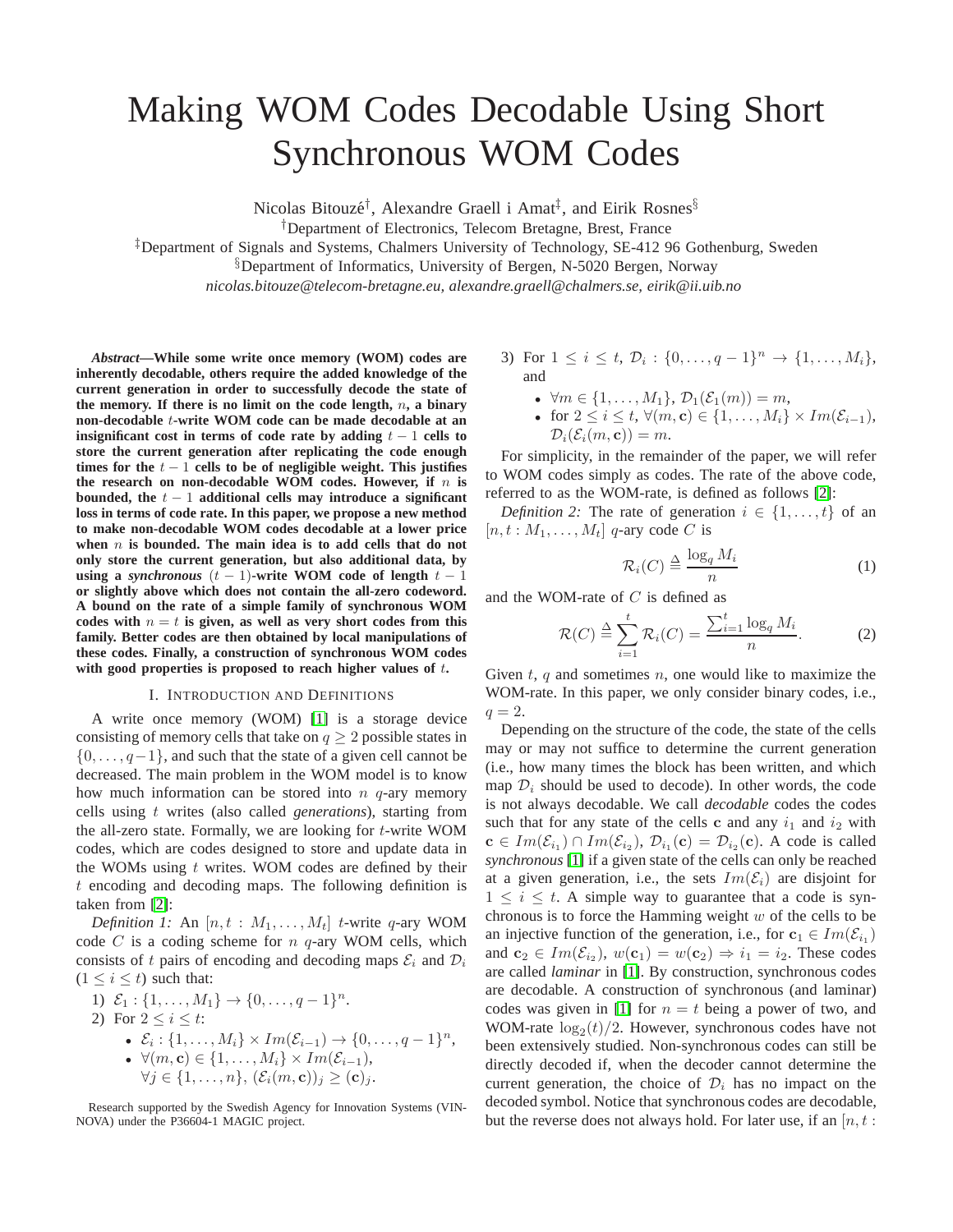$M_1, \ldots, M_t$  code is synchronous (respectively decodable), we will use the superscript "sync",  $[n, t : M_1, \ldots, M_t]$ <sup>sync</sup> (respectively "dec",  $[n, t : M_1, \ldots, M_t]^{\text{dec}}$ ). Also, the binary cells that can be written from 0 to 1 but not from 1 to 0 are called *wits* [\[1\]](#page-5-0).

A non-decodable code  $C$  with parameters  $[n, t]$  $M_1, \ldots, M_t$  can be turned into a decodable (and even synchronous) code by simply concatenating  $k$  instances of  $C$  with a block of  $t - 1$  cells that stores the current generation (by being filled one by one at each write, starting at the second generation). The resulting code is a synchronous code with parameters  $[kn + t - 1, t : M_1^k, \dots, M_t^k]$ . Note that if k goes to infinity, the WOM-rate of this code goes to the WOM-rate of the original code  $C$ ,  $\mathcal{R}(C)$ . A common approach in the literature is to design codes that approach the boundaries of the capacity region (see, e.g., [\[2\]](#page-5-1), [\[3\]](#page-5-2)), and then make them decodable using this method. Therefore, most of the state-ofthe-art high-rate codes are not *directly* decodable. However, if the target application specifies  $t$  and  $n$ , making a nondecodable code decodable using the above-mentioned method can significantly degrade its WOM-rate. For instance, consider  $n = 6$  and  $t = 4$ , and assume that we do not know a decodable code of length 6. In this case, we could select a non-decodable 4-write code of length 3, and append 3 cells to store the current generation. The resulting WOM-rate is half the original one, as the additional cells only carry information about the current generation.

Notice that if the system must be able to know, when the state of the memory is the all-zero vector, whether this is because the block is empty or because it contains the allzero codeword, then adding  $t - 1$  cells is not enough to make the code decodable, but  $t$  cells are required in this case, instead. Here we consider the case where  $t-1$  additional cells are enough. The analysis for the other scenario is extremely similar.

In this paper, we propose a different approach to make a non-decodable  $t$ -write code  $C$  decodable. The key idea is to append  $t - 1$  additional cells which store not only the current generation but also new data, by using a  $t$ -write synchronous code with length  $t - 1$ , and writing generations of C and of the synchronous code simultaneously. In the scenario where the system must know the difference between the all-zero codeword and an empty block of memory, a twrite synchronous code of length  $t$  which does not contain the all-zero codeword would be required. To unify the search for codes for both scenarios, we search for codes with  $n = t$ which do not contain the all-zero codeword, and we turn them into a code suited for the scenario where the distinction between the all-zero codeword and an empty block is not required, by adding a generation that only contains the allzero codeword. Then, synchronousness guarantees that by observing the  $t-1$  new cells, the decoder can always determine the current generation, and use this knowledge to decode the obtained code. We also consider using  $t$ -write synchronous codes with length slightly above  $t-1$  (the length should remain small, because we do not expect to find synchronous codes of WOM-rate higher than non-decodable ones, thus the highest number of cells should be reserved to the non-decodable code). In particular, our focus is on binary laminar codes, but the proposed approach can be extended to non-laminar codes and non-binary codes.

#### II. LAMINAR WOM CODES WITH  $n = t$

<span id="page-2-2"></span>In this section, we focus on building laminar codes with  $n = t$ , that write exactly 1 wit at each generation. Also, in order to simplify the problem, we try to maximize the values of  $M_i$  generation by generation, rather than globally maximizing the WOM-rate. Consider a code C with  $n = t$  that writes exactly 1 wit per generation, and a generation  $i > 1$ . Assuming that the previous generations are already fixed, the condition we have on  $M_i$  is that for every  $\mathbf{x} \in Im(\mathcal{E}_{i-1}),$ and for every  $m \in \{1, \ldots, M_i\}$ , there exists  $y \in Im(\mathcal{E}_i)$  such that  $x \leq y$  and  $\mathcal{D}_i(y) = m$  (where  $x \leq y$  if  $x_k \leq y_k$  for all  $k, 1 \leq k \leq n$ ). Denote by  $E_i^n$  the set of binary vectors of length  $n$  and Hamming weight  $i$ . It follows that at each generation *i*,  $Im(\mathcal{E}_i) \subseteq E_i^n$ . We use this set inclusion to make our maximization at each generation completely independent from the other generations, at the cost of optimality.

Let us define the equivalence relation  $\equiv_i^n$  on  $Im(\mathcal{E}_i)$  by  $y \equiv_i^n y'$  if and only if  $\mathcal{D}_i(y) = \mathcal{D}_i(y')$ . Let us refer to the equivalence classes of this relation as the *codeword classes* of C at generation *i*. Codeword classes are subsets  $Y \subseteq E_i^n$  for which, if we do not take the previous generations into account, the following must hold:

<span id="page-2-0"></span>
$$
\forall \mathbf{x} \in E_{i-1}^n, \ \exists \mathbf{y} \in Y : \ \mathbf{x} \leq \mathbf{y}.\tag{3}
$$

We are also interested in the partitions of  $E_i^n$  as a set of valid codeword classes. If  $Y$  denotes such a partition, we want that

<span id="page-2-1"></span>
$$
\forall Y \in \mathcal{Y}, \forall \mathbf{x} \in E_{i-1}^n, \exists \mathbf{y} \in Y : \mathbf{x} \leq \mathbf{y}.
$$
 (4)

Each valid partition  $Y$  corresponds to a valid decoding map (modulo reordering), and thus each cardinality  $|\mathcal{Y}|$  to a valid  $M_i$ . We are therefore interested in finding the maximum cardinality, denoted by  $A_i(n)$ , of such a partition. We give an upper bound on  $A_i(n)$ :

*Proposition 1:* Let  $B_i(n)$  be defined by

$$
B_i(n) \triangleq \left[ \frac{{\binom{n}{i}}}{\min_{Y \text{ s.t. (3) holds}} |Y|} \right].
$$
 (5)

Then, the maximum cardinality  $A_i(n)$  of a partition Y that satisfies [\(4\)](#page-2-1) is upper bounded by  $A_i(n) \leq B_i(n)$ .

*Proof:* Let  $\mathcal Y$  be any partition of  $E_i^n$ . Then,

$$
|\mathcal{Y}| \cdot \left(\min_{Y \text{ s.t. (3) holds}} |Y|\right) \le \sum_{Y \in \mathcal{Y}} |Y| = |E_i^n| = \binom{n}{i}.\tag{6}
$$

This holds in particular when  $Y$  is of maximum cardinality. П

This bound can be computed using a computer search for the smallest  $Y$  that satisfies [\(3\)](#page-2-0). The search is relatively slow, but notice that by lower-bounding  $|Y|$  by  $\frac{|E_{i-1}^{n-1}|}{\frac{1}{2}}$  $\frac{i-1}{i}$  (each element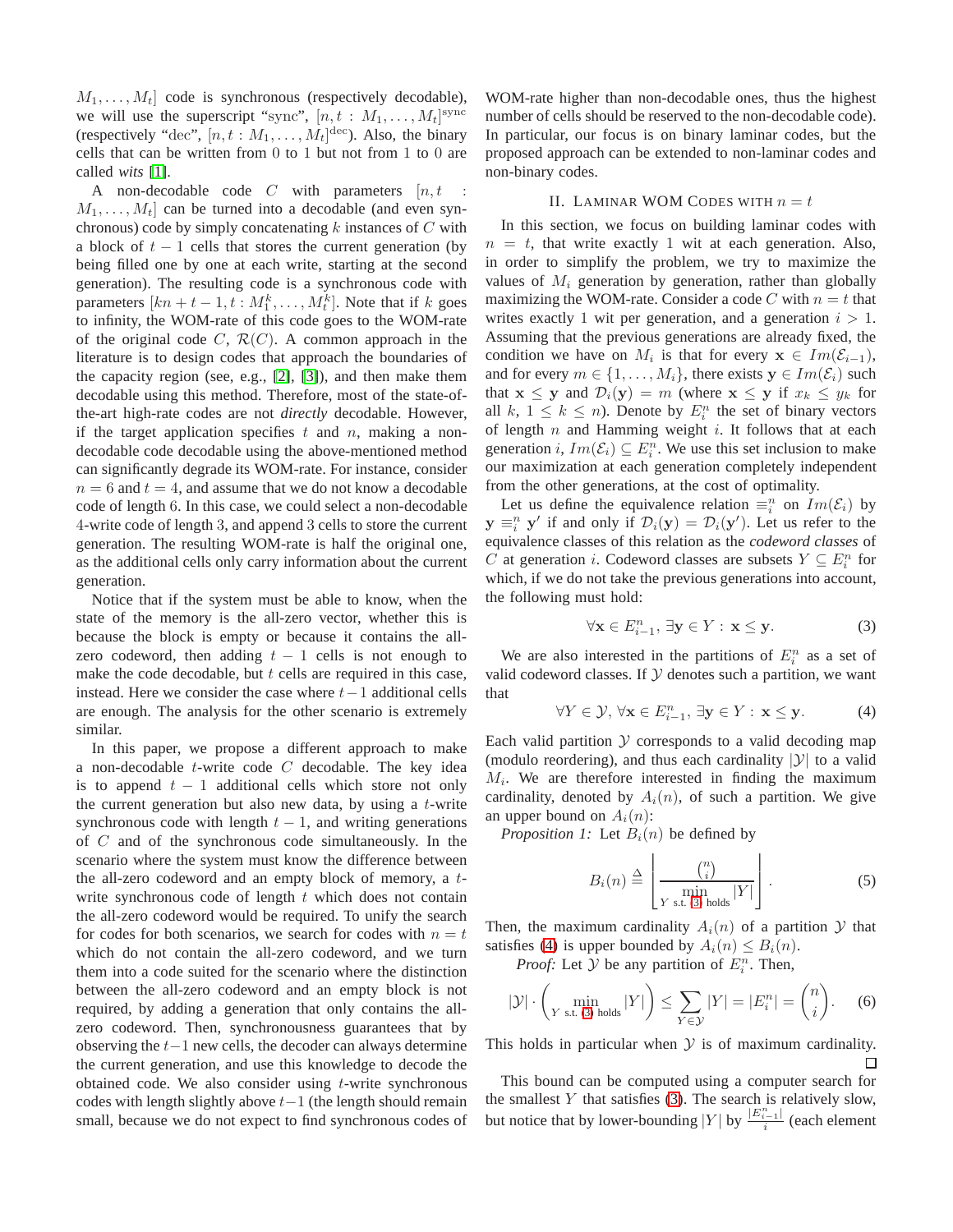<span id="page-3-0"></span>TABLE I UPPER BOUND  $B_i(n)$  on  $A_i(n)$ . VALUES IN BOLD ARE CONSTRUCTIVE, AND ARE SUCH THAT  $A_i(n) = B_i(n)$ .

| $\mathbf{1}$   |                |    |                |                |                |                |                |                |                |                |                |                |                |                |    |    |
|----------------|----------------|----|----------------|----------------|----------------|----------------|----------------|----------------|----------------|----------------|----------------|----------------|----------------|----------------|----|----|
| n              | 1              | 2  | 3              | 4              | 5              | 6              | 7              | 8              | 9              | 10             | 11             | 12             | 13             | 14             | 15 | 16 |
|                |                |    |                |                |                |                |                |                |                |                |                |                |                |                |    |    |
| $\overline{2}$ | $\overline{2}$ | 1  |                |                |                |                |                |                |                |                |                |                |                |                |    |    |
| 3              | 3              | 1  | 1              |                |                |                |                |                |                |                |                |                |                |                |    |    |
| 4              | 4              | 3  | 1              | 1              |                |                |                |                |                |                |                |                |                |                |    |    |
| 5              | 5              | 3  | $\overline{2}$ | 1              |                |                |                |                |                |                |                |                |                |                |    |    |
| 6              | 6              | 5  | 3              | $\mathfrak{2}$ |                |                |                |                |                |                |                |                |                |                |    |    |
| 7              | 7              | 5  | 5              | $\mathfrak{2}$ | 2              |                |                |                |                |                |                |                |                |                |    |    |
| 8              | 8              | 7  | 5              | 5              | $\overline{2}$ | $\overline{2}$ | 1              |                |                |                |                |                |                |                |    |    |
| 9              | 9              | 7  | 6              | 5              | 3              | $\overline{2}$ | 2              | 1              | 1              |                |                |                |                |                |    |    |
| 10             | 10             | 9  | 6              | 5              | $\overline{4}$ | 3              | 2              | $\overline{2}$ | 1              |                |                |                |                |                |    |    |
| 11             | 11             | 9  | $\overline{7}$ | 6              | 5              | $\overline{4}$ | 3              | $\overline{2}$ | $\overline{2}$ |                |                |                |                |                |    |    |
| 12             | 12             | 11 | 8              | 6              | 6              | 5              | 3              | 3              | $\mathfrak{2}$ | 1              | 1              |                |                |                |    |    |
| 13             | 13             | 11 | 10             | 7              | 6              | 5              | $\overline{4}$ | 3              | 3              | $\overline{2}$ | $\mathfrak{2}$ | 1              |                |                |    |    |
| 14             | 14             | 13 | 10             | 9              | 7              | 6              | 5              | 5              | 3              | 3              | $\mathfrak{2}$ | 2              | 1              | 1              |    |    |
| 15             | 15             | 13 | 13             | 9              | 9              | 6              | 5              | 5              | $\overline{4}$ | 3              | 3              | $\mathfrak{2}$ | $\overline{2}$ | 1              | 1  |    |
| 16             | 16             | 15 | 13             | 13             | 9              | 9              | 7              | 6              | 5              | $\overline{4}$ | 3              | 3              | $\overline{2}$ | $\overline{2}$ |    |    |

 $\blacksquare$ 

 $y \in E_i^n$  covers exactly i elements  $x \in E_{i-1}^n$ ), we obtain a closed-form bound:

$$
A_i(n) \leq B_i(n) \leq \left\lfloor \frac{\binom{n}{i}}{\left\lceil \frac{|E_{i-1}^n|}{i} \right\rceil} \right\rfloor = \left\lfloor \frac{\binom{n}{i}}{\left\lceil \frac{\binom{n}{i-1}}{i} \right\rceil} \right\rfloor. \tag{7}
$$

While the closed-form bound can be computed efficiently and is reached for some values of  $(n, i)$  (for instance, for  $n \leq 3$ , or for  $i \leq 2$ , or  $i = n$ ), even for relatively low values of n and i, it can be strictly higher than  $A_i(n)$ . For instance,  $A_3(4) = 1$ , while the closed-form bound is 2. Indeed,  $E_3^4 = \{1110, 1101, 1011, 0111\}$  and  $E_2^4 =$ {1100, 1010, 1001, 0110, 0101, 0011}, and while each element of  $E_3^4$  covers 3 elements of  $E_2^4$ , it is not possible to pick two elements of  $E_3^4$  that cover distinct elements of  $E_2^4$ . Therefore, EVERTIGE CONSIDED EXECUTE:<br>the codeword classes in  $E_3^4$  have cardinality at least 3, and not<br> $\frac{|E_{i-1}^n|}{i} = 2$ .

#### *A. Comparison with a Computer Search for Small* n

For very small values of n, the exact value of  $A_i(n)$  can be computed by conducting a simple exhaustive search on the set of codeword classes. Values of  $B_i(n)$  are also obtained with an exhaustive search, but on the minimum size of codeword classes, which is significantly faster. The results of the two searches are reported for  $n \leq 16$  in Table [I.](#page-3-0) The values in bold font are  $A_i(n)$ , the others are  $B_i(n)$ . The few values of  $A_i(n)$  that were computed exactly match  $B_i(n)$ , so it is unknown whether there are pairs  $(n, i)$  such that  $A_i(n)$  <  $B_i(n)$ . Note that these values are constructive. For instance, a  $[4, 4: 4, 3, 1, 1]^{sync}$  and a  $[5, 5: 5, 3, 2, 1, 1]^{sync}$  code can be obtained from the search.

#### III. LAMINAR WOM CODES WITH  $n > t$

<span id="page-3-2"></span>The constraints that we applied on the codes of Section [II,](#page-2-2) especially the constraint that  $n = t$ , keep the code WOMrates relatively low. Lifting the constraint on  $n = t$  allows for higher WOM-rates, and laminar codes with  $n$  slightly larger than  $t$  can easily be derived from codes obtained as in Section [II](#page-2-2) by merging several generations together: taking, as the new set of codeword classes, the union of the sets of codeword classes of two or more consecutive generations. For instance, the  $[4, 4 : 4, 3, 1, 1]$ <sup>sync</sup> code can be turned into a  $[4, 3 : 4, 3, 2]$ <sup>sync</sup> code by merging its third and fourth generations together. Instead of having one codeword class at generation  $3 \left( \{1110, 1101, 1011, 0111 \} \right)$  and one at generation  $4 \left( \{1111\} \right)$ , now the third generation has two codeword classes: {1110, 1101, 1011, 0111} and {1111}, and there is no fourth generation anymore. Likewise, a  $[5,3]$ :  $5, 3, 4$ <sup>sync</sup> code (of WOM-rate 1.181) can be derived from the  $[5, 5 : 5, 3, 2, 1, 1]$ <sup>sync</sup> code by merging the last three generations together. However, consider the codeword classes of vectors of weight 4. These were constructed in order to cover every word of weight 3, while they now only have to cover every word of weight 2. The optimization also did not allow codeword classes of mixed weights. We can reorganize the set of vectors of weight 3 or more into a better balanced set of codeword classes. In [\(8\)](#page-3-1), we give the codeword classes of the third generation of a  $[5, 3:5, 3, 6]$ <sup>sync</sup> code (of WOMrate 1.298) obtained by reorganizing the third generation of the  $[5, 3:5, 3, 4]$ <sup>sync</sup> code:

<span id="page-3-1"></span>
$$
\{01111, 11001, 10110\}, \{10111, 11100, 01011\}, \{11011, 01110, 10101\}, \{11101, 00111, 11010\}, \{11110, 10011, 01101\}, \{11111\}.
$$
 (8)

For comparison, the 4 codeword classes of the third generation of the  $[5, 3:5, 3, 4]$ <sup>sync</sup> code are:

$$
{11100, 11010, 10101, 01011, 00111} (weight 3 only),{11001, 10110, 10011, 01110, 01101} (weight 3 only),{11110, 11101, 11011, 10111, 01111} (weight 4 only),{11111} (weight 5).
$$
 (9)

Other choices can be made regarding which generations to merge to obtain a 3-write code from the  $[5, 5: 5, 3, 2, 1, 1]$ <sup>sync</sup> code, but lower WOM-rates are obtained.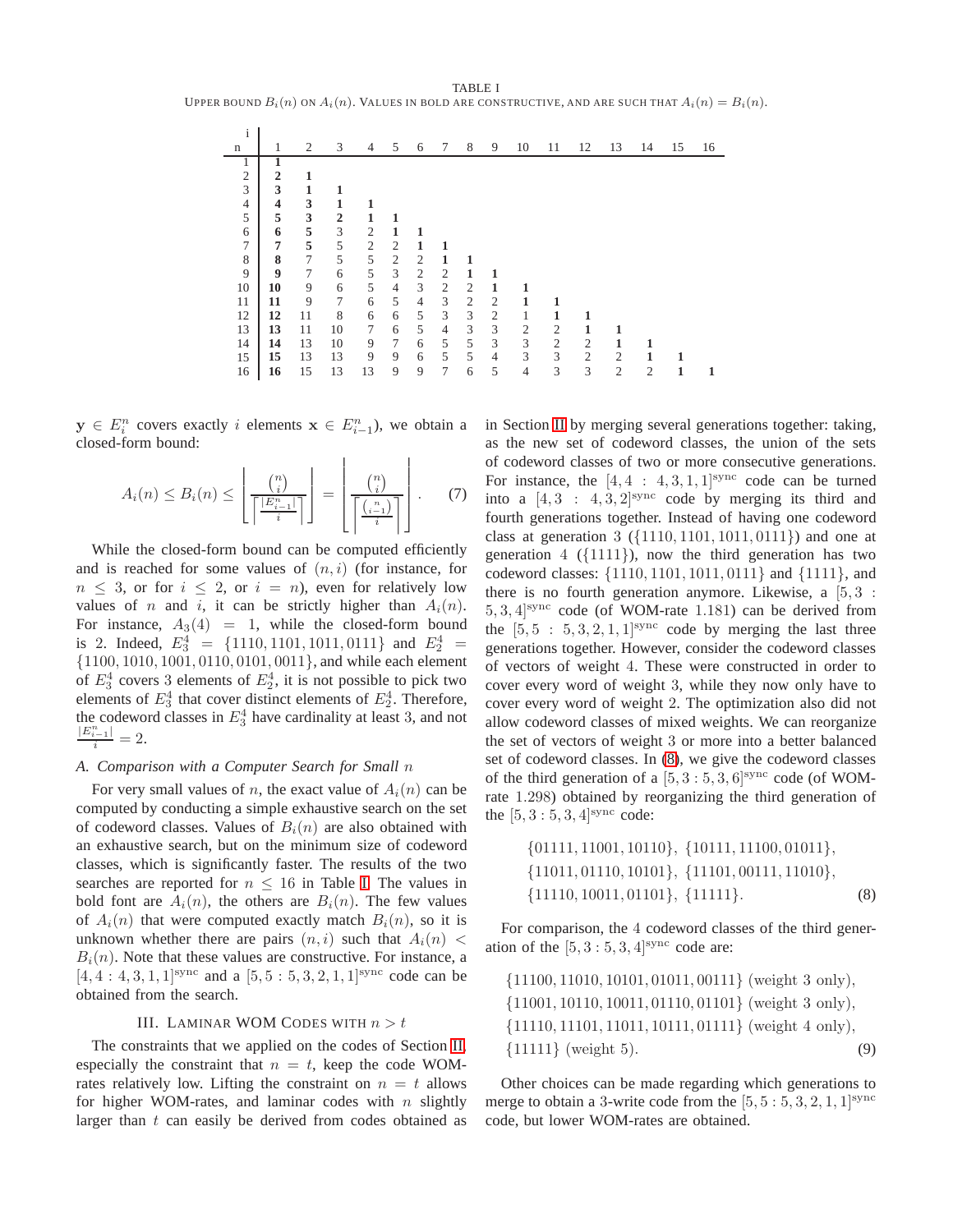#### <span id="page-4-4"></span>IV. A CONSTRUCTION FOR SYNCHRONOUS WOM CODES OF HIGHER t

We propose a construction to obtain synchronous codes for higher values of  $t$  by concatenating  $n'$  instances of a synchronous code of length  $n$ , and using a second synchronous code of length  $n'$  to decide, at each generation, which of the  $n'$  instances of the first code are going to be modified.

*Theorem 1:* Let C be an  $[n, t : M_1, \ldots, M_t]$  synchronous code of WOM-rate R, and C' an  $[n', t' : M'_1, \ldots, M'_{t'}]$ synchronous code of WOM-rate  $R'$ . Then there exists an  $[nn', tt' : M_1M'_1, \ldots, M_1M'_{t'}, \ldots, M_tM'_1, \ldots, M_tM'_{t'}]$  synchronous code  $C_1$  of WOM-rate  $R_1 = \frac{t'}{n'}R + \frac{t}{n}R'$ .

A formal proof is omitted here, and we only give the idea of how the construction works. We first consider only the case where  $n' = t'$  (in which C' writes exactly one wit at each generation). The key idea is that the  $nn'$  wits of  $C_1$  are divided into  $n'$  blocks of n wits, and the  $tt'$  generations are divided into  $t$  stages of  $t'$  generations. In the first stage, during each of the first  $t'$  generations we use the encoding function of the first generation of  $C$  to write in exactly one empty block of  $n$ cells.  $C'$  tells us which of the  $n'$  blocks is going to be written: it writes exactly one wit among  $n'$  per generation, which we map to one block among the  $n'$  blocks at each generation. After this first stage, each block contains a codeword of the first generation of C. During the second stage, we use the encoding function of the second generation of  $C$ , and  $C'$  once again points to the block that will be written. This process is repeated for all  $t$  stages. Thus, during the  $l$ -th generation of the *p*-th stage  $(1 \le p \le t, 1 \le l \le t')$ , we pick messages in  $\{1, \ldots, M_p \times M'_l\}$ , and each message  $m_1$  can be mapped to a pair of messages  $(m, m') \in \{1, \ldots, M_p\} \times \{1, \ldots, M'_l\}.$ 

From the decoder perspective, at all times, either every block has codewords of the same generation  $p$  of  $C$ , or there are blocks at generation p and blocks at generation  $p - 1$ . Because  $C$  is synchronous, the decoder has knowledge of the value of p (the current stage). Let  $\mathbf{c}' = (c'_1, \dots, c'_{n'})$  where  $c'_k = 0$  if the k-th block is at generation  $p - 1$  and  $c'_k = 1$  if the  $k$ -th block is at generation  $p$ . The decoder knows  $c'$  and therefore  $m'$ . However, it does not have knowledge of which block of wits was written last. Therefore, we do not directly encode  $m$  in the block that is written: instead, we encode a message  $m_0$  such that by decoding every block of wits at generation p using C, and then taking the modulo  $M_p$  sum of the decoded messages in  $\{1, \ldots, M_p\}$ , we recover m.  $m_0$  is (modulo  $M_p$ ) m minus the sum of the decoded messages of all the blocks at generation  $p$  (the encoder must therefore be able to decode  $C$ ).

Now, if  $n' \neq t'$ ,  $C'$  may write several wits during some generations. When this happens, the encoder of  $C_1$  writes in every block pointed at by  $C'$ , once again so that the modulo  $M_p$  sum of the decoded messages is m. Here, there are more degrees of freedom than in the case  $n' = t'$  (in which  $m_0$  was fully determined). A simple way to deterministically choose the values that we encode in each of the blocks that will be written is to encode  $M_p$  in each block but the last, and then

<span id="page-4-2"></span>TABLE II RATES OF DECODABLE CODES OBTAINED BY CONCATENATING SYNCHRONOUS CODES, WITH TARGET CODE LENGTH  $n = 64$ .

<span id="page-4-0"></span>

|                | Rate of non-dec. | Rate of dec. | With data                |        |  |  |  |
|----------------|------------------|--------------|--------------------------|--------|--|--|--|
|                | code from [4]    | with no data | Sync. code               | Rate   |  |  |  |
| $\overline{4}$ | 1.8564           | 1.7694       | [3, 3: 3, 1, 1]          | 1.7941 |  |  |  |
|                |                  |              | [5, 3: 5, 3, 6]          | 1.8128 |  |  |  |
|                | 1.9664           | 1.8435       | 4, 4: 4, 3, 1, 1         | 1.8995 |  |  |  |
| n              | 2.1297           | 1.9633       | [5, 5: 5, 3, 2, 1, 1]    | 2.0400 |  |  |  |
|                | 2.1697           | 1.9663       | [6, 6: 6, 5, 3, 1, 1, 1] | 2.0677 |  |  |  |
|                |                  |              | [8, 6: 8, 4, 6, 3, 4, 2] | 2.0886 |  |  |  |

<span id="page-4-3"></span>TABLE III RATES OF DECODABLE CODES OBTAINED BY CONCATENATING SYNCHRONOUS CODES, WITH TARGET CODE LENGTH  $n = 256$ .

| Rate of non-dec. | Rate of dec. | With data                                            |                  |  |  |  |
|------------------|--------------|------------------------------------------------------|------------------|--|--|--|
| code from [4]    | with no data | Sync. code                                           | Rate             |  |  |  |
| 1.8564           | 1.8346       | [3, 3: 3, 1, 1]                                      | 1.8408           |  |  |  |
|                  |              | [5, 3: 5, 3, 6]                                      | 1.8455           |  |  |  |
| 1.9664           | 1.9358       | 4, 4: 4, 3, 1, 1                                     | 1.9498           |  |  |  |
| 2.1297           | 2.0881       | [5, 5: 5, 3, 2, 1, 1]                                | 2.1073           |  |  |  |
| 2.1697           | 2.1188       | [6, 6: 6, 5, 3, 1, 1, 1]<br>[8, 6: 8, 4, 6, 3, 4, 2] | 2.1442<br>2.1494 |  |  |  |

encode the same  $m_0$  as in the case  $n' = t'$  (since adding  $M_p$ ) has no effect modulo  $M_n$ ).

Let us now establish the WOM-rate  $R_1$  of  $C_1$ .

$$
R_1 = \frac{\sum_{p=1}^t \sum_{l=1}^{t'} \log(M_p M_l')}{nn'}
$$
  
= 
$$
\frac{1}{nn'} \left( \log \left( \prod_{p=1}^t M_p^{t'} \right) + \log \left( \prod_{l=1}^{t'} (M_l')^t \right) \right)
$$
 (10)  
= 
$$
\frac{1}{nn'} (t' \cdot nR + t \cdot n'R') = \frac{t'}{n'}R + \frac{t}{n}R'.
$$

<span id="page-4-1"></span>*A. Example*

Let C be the  $[4, 3:4, 3, 2]$ <sup>sync</sup> code defined by:

| $\mathcal{D}_1^{-1}$ | ${0001}$                      | $\{0010\}$       | $\{0100\}$       | ${1000}$ |
|----------------------|-------------------------------|------------------|------------------|----------|
| $\mathcal{D}_2^{-1}$ | ${1100,0011}$                 | $\{1010, 0101\}$ | $\{1001, 0110\}$ |          |
| $\mathcal{D}_3^{-1}$ | $\{0111, 1011,$<br>1101, 1110 | ${1111}$         |                  |          |

Let C' be the  $[2, 2:2, 1]$ <sup>sync</sup> code defined by:

$$
\begin{array}{c|cc}\n & 1 & 2 \\
\hline\n(\mathcal{D}'_1)^{-1} & \{01\} & \{10\} \\
(\mathcal{D}'_2)^{-1} & \{11\} & -\n\end{array}
$$

The code  $C_1$  obtained with the construction is a [8,6 :  $8, 4, 6, 3, 4, 2$ <sup>sync</sup> code. Consider that the eight cells are in state  $(c_1, c_2) = (1100, 0010)$ . Let us first consider the decoding of the message. The generation in  $C$  of the first block  $c_1$  is 2, and that of the second block  $c_2$  is 1, thus  $p = 2$  (the highest of the two) and  $\mathbf{c}' = (10)$ . The fact that  $C'$  is synchronous guarantees that only one encoding function of  $C'$  has  $c'$  in its range: here, it is the encoding function for  $l = 1$ . Thus, we are at the first generation  $(l = 1)$  of the second stage  $(p = 2)$ , so the overall generation is  $i = (p-1)t'+l = (2-1) \times 2+1 = 3$ .